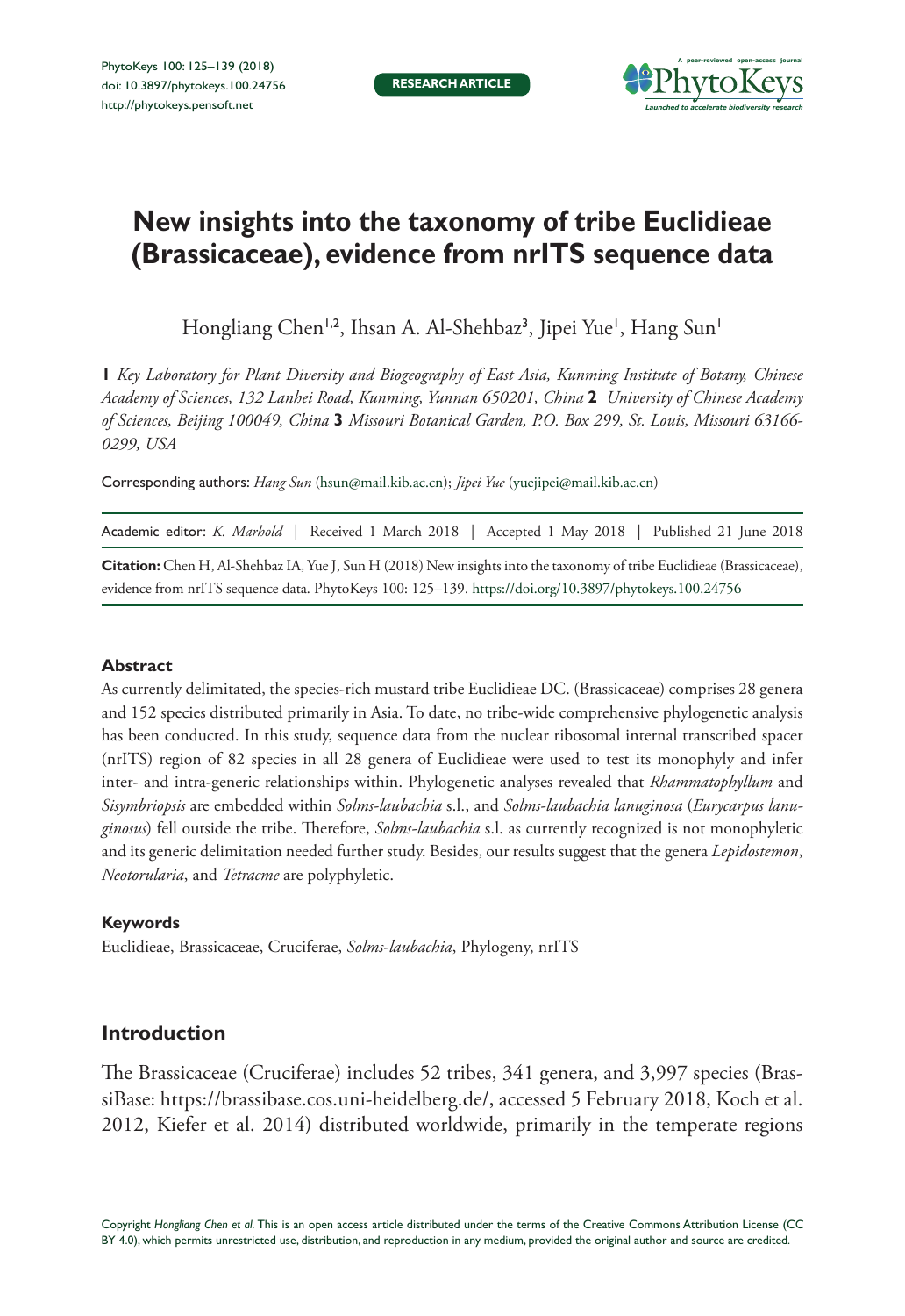(Al-Shehbaz 1984, Al-Shehbaz et al. 2006). The family is academically and economically important (Franzke et al. 2011, Al-Shehbaz 2012, Huang et al. 2016), as it contains the well-known model plant species *Arabidopsis thaliana* (L.) Heynh. and many crops (e.g., cabbage, cauliflower, turnip, rape, canola, radish, wasabi) and ornamentals (e.g., species of *Lobularia* Desv., *Iberis* L., *Hesperis* L., *Matthiola* W. T. Aiton). Although the family is easily recognized morphologically, it is often difficult to assign an individual plant to a given genus, and there are tremendous controversies on generic delimitations and tribal assignments (Al-Shehbaz et al. 2006, Al-Shehbaz 2012). The total number of tribes and genera they include varied among different systems. For example, Schulz (1936) and Janchen (1942) recognized 19 and 15 tribes, respectively. By contrast, others (e.g., Zhou et al. 2001, Appel and Al-Shehbaz 2003) adopted an alphabetical arrangement of genera. The use of molecular sequences to infer phylogenetic relationships during the past two decades have greatly improved our understanding of the evolution within the Brassicaceae. That led Al-Shehbaz et al. (2006) to propose the first phylogenetic tribal classification system based on prior molecular studies, especially the chloroplast *ndh*F sequences (Beilstein et al. 2006), and had since been expanded to include 52 tribes (Al-Shehbaz 2012, German and Friesen 2014, Chen et al. 2016). Generic boundaries had also been redefined, and studies on *Solms-laubachia* s.l. (Yue et al. 2006, 2008), *Eutrema* R. Br. (Al-Shehbaz and Warwick 2005), *Microthlaspi* F. K. Mey. (Ali et al. 2016), to name a few, demonstrate that trend.

The tribe Euclidieae DC. was established ca. 200 years ago (de Candolle 1821), and it has been accepted in subsequent tribal classifications, though the delimitation of its component genera remained controversial. Of the 14 genera recognized by Schulz (1936) in the tribe, only *Euclidium* W. T. Aiton and *Lachnoloma* Bunge were maintained by Al-Shehbaz (2012) (Table 1). As currently delimited (Warwick et al. 2007, Al-Shehbaz and German 2016, BrassiBase) (Table 1), the tribe comprises 28 genera and 152 species, including the species-rich *Solms-laubachia* Muschl. (33 spp.), *Strigosella* Boiss. (24 spp.), and *Braya* Sternb. & Hoppe (22 spp.), as well as 12 monospecific genera.

Because taxa sampling varied in previous studies, the interrelationships among genera of Euclidieae varied a great deal. In order to gain knowledge of phylogenetic relationship of the tribe, we conducted the first comprehensive study that included representatives of all genera.

#### **Materials and methods**

## Plant materials and molecular data

This study comprised 33 genera and 88 species, including 28 genera and 82 species of Euclidieae. Forty-nine ITS sequences of 37 species were newly generated here, and all others were downloaded from GenBank (Table 2 and Appendix 1). Six species of Lineage III (sensu Beilstein et al. 2006), namely *Sterigmostemum sulphureum* (Banks & Sol.) Bornm. and *S. billardieri* (DC.) D. A. German (Anchonieae), *Bunias erucago*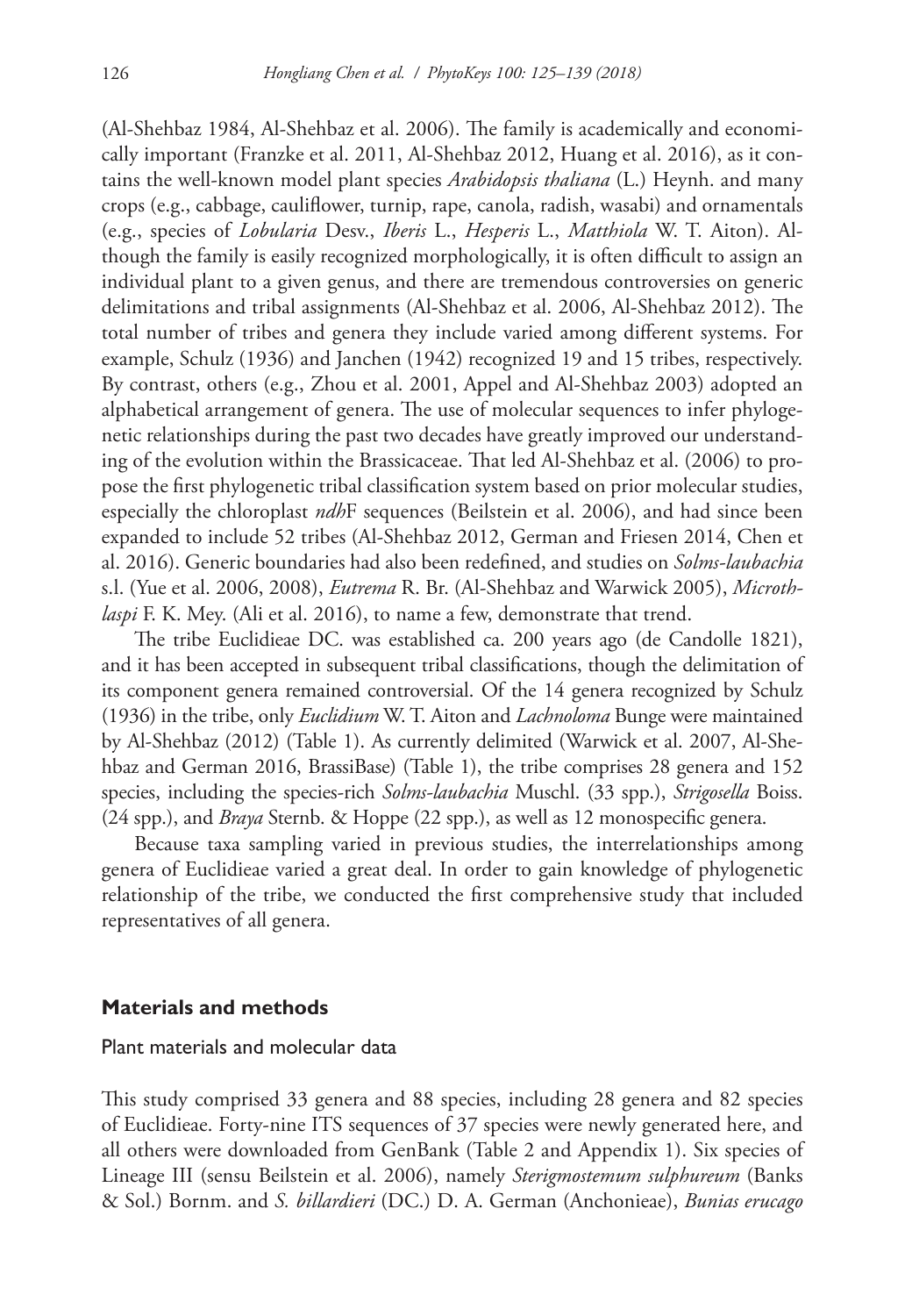Table 1. Three different taxonomic treatments and current delimitation of Euclidieae. Number of species included in the study and the total species number of the genus based on current delimitation (BrassiBase) are given in parentheses (sampled/total).

| de Candolle (1821)           | Schulz (1936)                             | Al-Shehbaz (2012)                             | <b>Current delimitation</b><br>(BrassiBase)         |
|------------------------------|-------------------------------------------|-----------------------------------------------|-----------------------------------------------------|
| <i>Euclidium</i> W. T. Aiton | Anastatica L.                             | <i>Atelanthera</i> Hook. f. & Thomson         | Anzhengxia Al-Shehbaz & D.<br>A. German $(1/1)$     |
| Ochthodium DC.               | Boreava Jaub. & Spach                     | Braya Sternb. & Hoppe                         | Atelanthera Hook. f. &<br>Thomson $(1/1)$           |
|                              | Bunias L.                                 | Catenulina Soják                              | Braya Sternb. & Hoppe<br>(13/22)                    |
|                              | Euclidium W. T. Aiton                     | Christolea Cambess.                           | Catenulina Soják (1/1)                              |
|                              | Hymenophysa C. A. Mey.                    | Cryptospora Kar. & Kir.                       | Christolea Cambess. (1/2)                           |
|                              | Lachnoloma Bunge                          | Cymatocarpus O. E. Schulz                     | Cryptospora Kar. & Kir.(/3)                         |
|                              | Myagrum L.                                | <i>Dichasianthus</i> Ovcz. & Yunussov         | Cymatocarpus O. E. Schulz<br>(1/3)                  |
|                              | Neslia Desv.                              | Dilophia Thomson                              | Dichasianthus Ovcz. &<br>Yunussov (1/1)             |
|                              | Ochthodium DC.                            | Euclidium W. T. Aiton                         | Dilophia Thomson (1/2)                              |
|                              | Octoceras Bunge                           | Lachnoloma Bunge                              | Euclidium W. T. Aiton (1/1)                         |
|                              | Schimpera Hochst. &<br>Steud. ex Schimper | Leiospora (C.A.Mey.) Dvořák                   | Lachnoloma Bunge (1/1)                              |
|                              | <i>Spirorhynchus</i> Kar. & Kir.          | Lepidostemon Hook. f. &<br>Thomson            | Leiospora (C.A.Mey.) Dvořák<br>(5/8)                |
|                              | Tauscheria Fisch. ex DC.                  | Leptaleum DC.                                 | Lepidostemon Hook. f. &<br>Thomson $(2/6)$          |
|                              |                                           | Neotorularia Hedge & J. Léonard               | Leptaleum DC. (1/2)                                 |
|                              |                                           | Octoceras Bunge                               | Metashangrilaia Al-Shehbaz<br>& D. A. German (1/1)  |
| Pugionium Gaertn.            |                                           | Pycnoplinthopsis Jafri                        | Neotorularia Hedge & J.<br>Léonard (4/6)            |
|                              |                                           | Pycnoplinthus O. E. Schulz                    | Octoceras Bunge (1/1)                               |
|                              |                                           | Rhammatophyllum O. E. Schulz                  | Pycnoplinthopsis Jafri (1/1)                        |
|                              |                                           | Shangrilaia Al-Shehbaz, J. P. Yue<br>& H. Sun | Pycnoplinthus O. E. Schulz<br>(1/1)                 |
|                              |                                           | Sisymbriopsis Botsch. & Tzvelev               | Rhammatophyllum O. E.<br>Schulz (5/7)               |
|                              | Texiera Jaub. & Spach                     | Solms-laubachia Muschl.                       | Rudolf-kamelinia Al-Shehbaz<br>& D. A. German (1/1) |
|                              |                                           | Spryginia Popov                               | Shangrilaia Al-Shehbaz, J. P.<br>Yue & H. Sun (1/1) |
|                              |                                           | Streptoloma Bunge                             | Sisymbriopsis Botsch. &<br>Tzvelev $(3/4)$          |
|                              |                                           | Strigosella Boiss.                            | Solms-laubachia Muschl.<br>(23/33)                  |
|                              |                                           |                                               | Spryginia Popov (2/7)                               |
|                              |                                           |                                               | Streptoloma Bunge (1/2)                             |
|                              |                                           | Tetracme Bunge                                | Strigosella Boiss. (3/24)                           |
|                              |                                           |                                               | Tetracme Bunge (3/9)                                |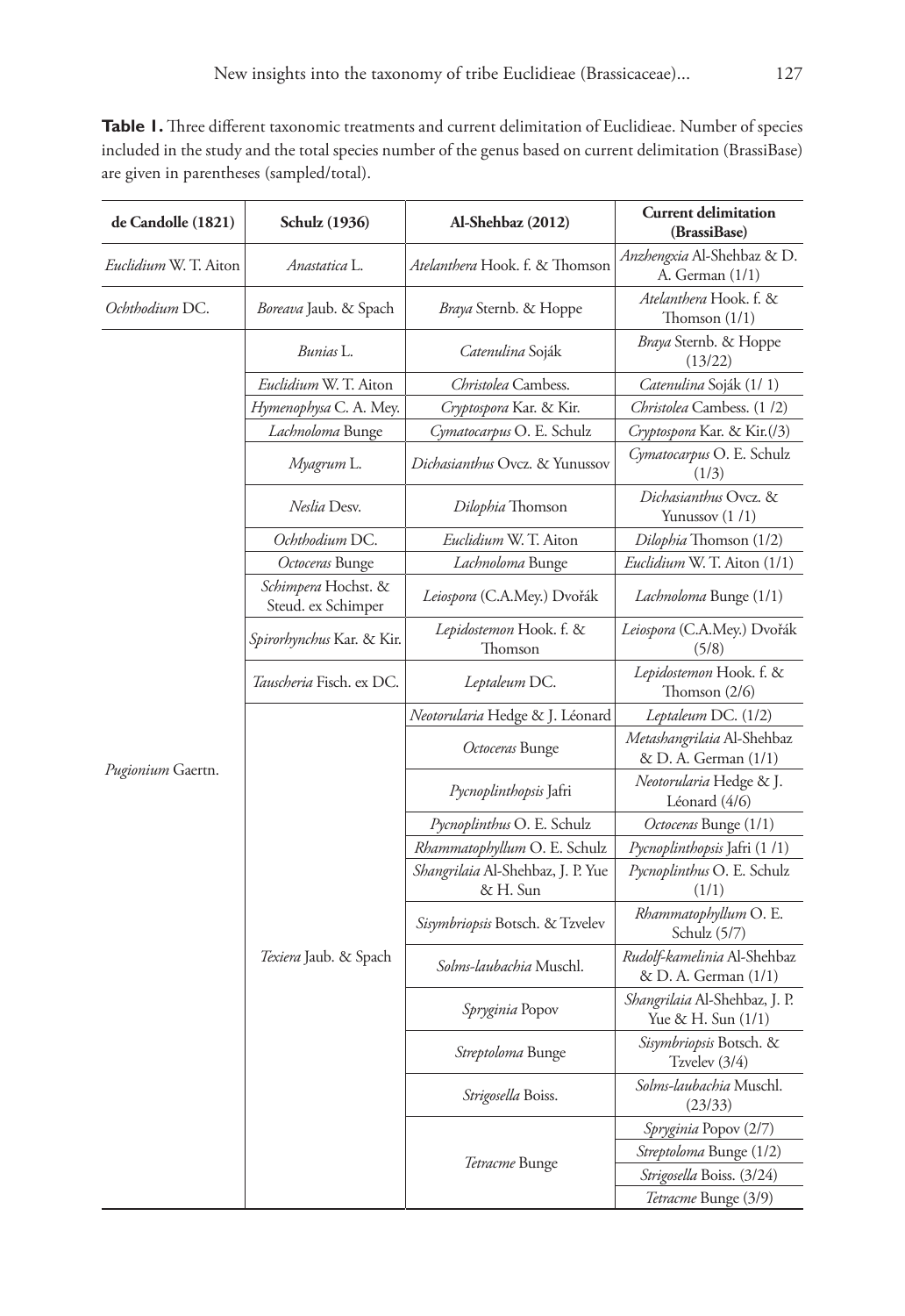| Taxon                                                                                   | Geographical<br>origin   | <b>Collection number</b><br>(Herbarium: KUN) | <b>GenBank</b><br>accession<br>No. |
|-----------------------------------------------------------------------------------------|--------------------------|----------------------------------------------|------------------------------------|
| Anzhengxia yechengnica (Z. X. An) Al-Shehbaz                                            | Pishan, Xinjiang         | YC-XZ111                                     | MH237681                           |
| & D. A. German                                                                          | Yecheng, Xinjiang        | YC-XZ115                                     | MH237682                           |
|                                                                                         | Aheqi, Xinjiang          | YC-XZ090                                     | MH237683                           |
| Braya parvia (Z. X. An) Al-Shehbaz & D. A. German                                       | Zhada, Xizang            | YC-XZ150                                     | MH237684                           |
|                                                                                         | Aketao, Xinjiang         | YC-XZ105                                     | MH237685                           |
| Braya rosea Bunge                                                                       | Kunming, Yunnan          | SCSY-042                                     | MH237686                           |
| Braya scharnhorstii Regel & Schmalh.                                                    | Aketao, Xinjiang         | YC-XZ101                                     | MH237687                           |
| Christolea crassifolia Cambess.                                                         | Aketao, Xinjiang         | YC-XZ103                                     | MH237688                           |
|                                                                                         | Pishan, Xinjiang         | YC-XZ128                                     | MH237689                           |
| Dilophia salsa Thomson                                                                  | Qumalai, Qinghai         | ZH645                                        | MH237690                           |
| Euclidium syriacum (L.) W. T. Aiton                                                     | Urumqi, Xinjiang         | YC-XZ076                                     | MH237691                           |
|                                                                                         |                          |                                              | MH237692                           |
| Eurycarpus lanuginosus (Hook. f. & Thomson) Botsch.                                     | Zhada, Xizang            | YC-XZ152                                     | MH237693                           |
|                                                                                         |                          |                                              | MH237694                           |
|                                                                                         | Yecheng, Xinjiang        | YC-XZ122                                     | MH237695                           |
| Leiospora eriocalyx (Regel & Schmalh.) F. Dvořák                                        | Pishan, Xinjiang         | YC-XZ125                                     | MH237696                           |
|                                                                                         | Aketao, Xinjiang         | YC-XZ102                                     | MH237697                           |
| Leiospora pamirica (Botsch. & Vved.) Botsch. & Pachom.                                  | Aketao, Xinjiang         | YC-XZ104                                     | MH237698                           |
| Lepidostemon rosularis (K. C. Kuan & Z. X. An)<br>Al-Shehbaz                            | Cuona, Xizang            | ZJW3888                                      | MH237699                           |
| Metashangrilaia forrestii (W. W. Sm.) Al-Shehbaz<br>& D. A. German                      | Baqing, Xizang           | YZC227                                       | MH237700                           |
| Pycnoplinthus uniflora (Hook. f. & Thomson) O. E.<br>Schulz                             | Ritu, Xizang             | YC-XZ134                                     | MH237701                           |
| Rudolf-kamelinia korolkowii (Regel & Schmalh.) Al-                                      | Aheqi, Xinjiang          | YC-XZ089                                     | MH237702                           |
| Shehbaz & D. A. German                                                                  | Aketao, Xinjiang         | YC-XZ107                                     | MH237703                           |
| Shangrilaia nana Al-Shehbaz, J. P. Yue & H. Sun                                         | Shangrila, Yunnan        | CHY008                                       | MH237704                           |
| Sisymbriopsis mollipila (Maxim.) Botsch.                                                | Yecheng, Xinjiang        | YC-XZ119                                     | MH237705                           |
| Sisymbriopsis pamirica (Y. C. Lan & Z. X. An) Al-<br>Shehbaz, Z. X. An & G. Yang        | Aketao, Xinjiang         | YC-XZ100                                     | MH237706                           |
| Sisymbriopsis schugnana Botsch. & Tzvelev                                               | Aketao, Xinjiang         | <b>YC-XZ106</b>                              | MH237707                           |
| Solms-laubachia angustifolia J. P. Yue, Al-Shehbaz &<br>H. Sun                          | Daocheng, Sichuan        | YZC252                                       | MH237708                           |
| Solms-laubachia baiogoinensis (K. C. Kuan & Z. X. An) J.<br>P. Yue, Al-Shehbaz & H. Sun | Gongbujiangda,<br>Xizang | YZC195                                       | MH237709                           |
| Solms-laubachia calcicola J. P. Yue, Al-Shehbaz & H. Sun                                | Leiwuqi, Xizang          | YZC233                                       | MH237710                           |
| Solms-laubachia eurycarpa (Maxim.) Botsch.                                              | Basu, Xizang             | YZC023                                       | MH237711                           |
| Solms-laubachia himalayensis (Cambess.) J. P. Yue,                                      | Ritu, Xizang             | YC-XZ130                                     | MH237712                           |
| Al-Shehbaz & H. Sun                                                                     | Zhada, Xizang            | YC-XZ151                                     | MH237713                           |
| Solms-laubachia jafrii (Al-Shehbaz) J. P. Yue, Al-Shehbaz                               | Lhasa, Xizang            | YZC214                                       | MH237714                           |
| & H. Sun                                                                                | Jilong, Xizang           | NZ143                                        | MH237715                           |
| Solms-laubachia kashgarica (Botsch.) J. P. Yue, Al-Shehbaz<br>& H. Sun                  | Aheqi, Xinjiang          | YC-XZ096                                     | MH237716                           |

**Table 2.** List of studied taxa including voucher information and GenBank accession numbers.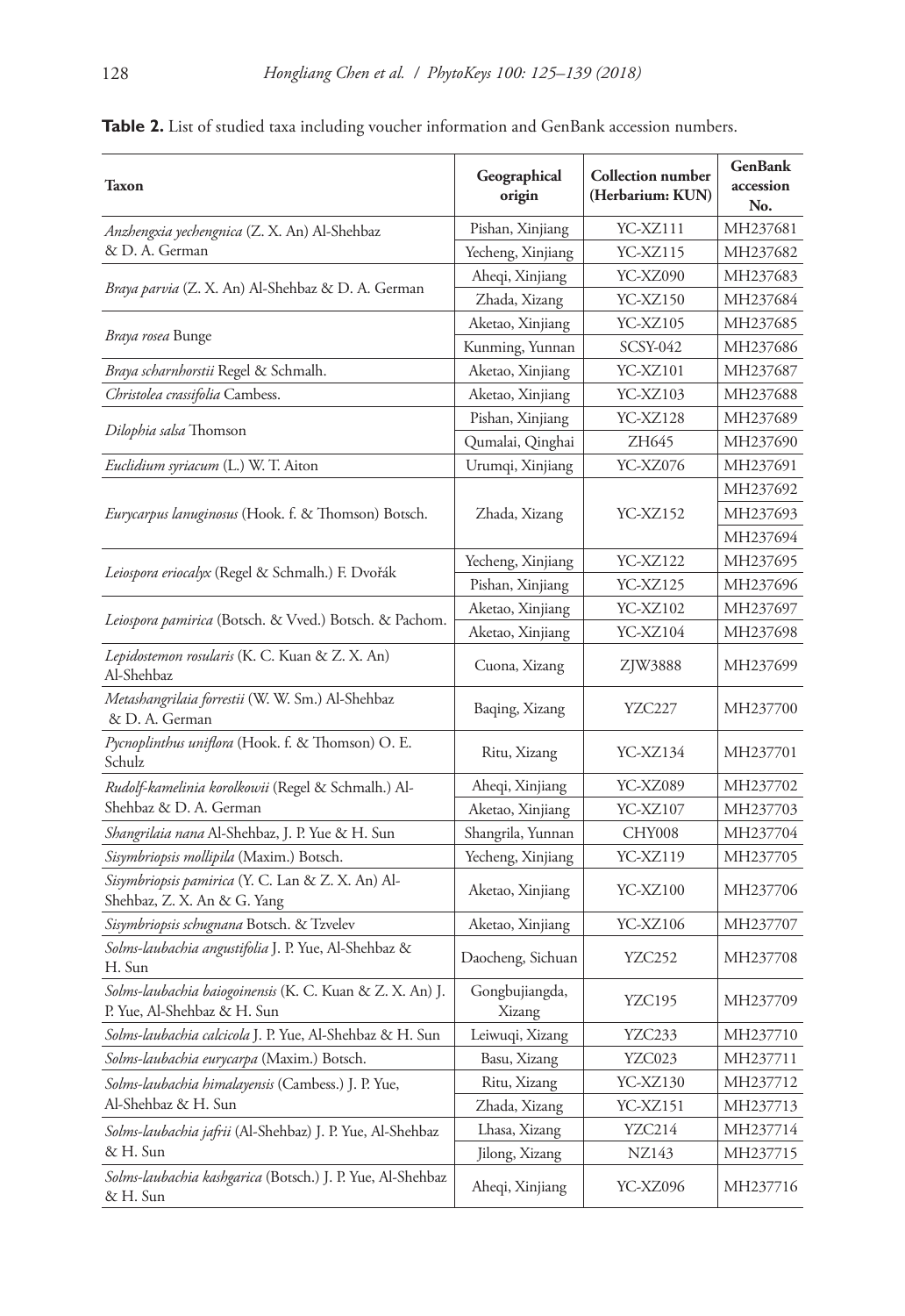| <b>Taxon</b>                                                             | Geographical<br>origin | <b>Collection</b> number<br>(Herbarium: KUN) | <b>GenBank</b><br>accession<br>No. |
|--------------------------------------------------------------------------|------------------------|----------------------------------------------|------------------------------------|
| Solms-laubachia lanata Botsch.                                           | Lhasa, Xizang          | <b>YZC215</b>                                | MH237717                           |
| Solms-laubachia linearlifolia (W. W. Sm.) O. E. Schulz                   | Deqin, Yunnan          | YZC001                                       | MH237718                           |
| Solms-laubachia linearis (N. Busch) J. P. Yue, Al-Shehbaz<br>& H. Sun    | Pishan, Xinjiang       | YC-XZ123                                     | MH237719                           |
| Solms-laubachia mieheorum (Al-Shehbaz) J. P. Yue,<br>Al-Shehbaz & H. Sun | Angren, Xizang         | YC-XZ160                                     | MH237720                           |
| Solms-laubachia platycarpa (Hook. f. & Thomson) Botsch.                  | Dangxiong, Xizang      | YZC216                                       | MH237721                           |
| Solms-laubachia prolifera (Maxim.) J. P. Yue, Al-Shehbaz<br>& H. Sun     | Mangkang, Xizang       | YZC019                                       | MH237722                           |
| Solms-laubachia pulcherrima Muschl.                                      | Lijiang, Yunnan        | ChenHongliang202                             | MH237723                           |
| Solms-laubachia retropilosa Botsch.                                      | Xiangcheng,<br>Sichuan | ChenHongliang209                             | MH237724                           |
| Solms-laubachia villosa (Maxim.) J. P. Yue, Al-Shehbaz<br>& H. Sun       | Yushu, Qinghai         | YZC239                                       | MH237725                           |
| Solms-laubachia xerophyte (W. W. Sm.) H. F. Comber                       | Shangrila, Yunnan      | YZC277                                       | MH237726                           |
| Solms-laubachia zhongdianensis J. P. Yue, Al-Shehbaz<br>& H. Sun         | Shangrila, Yunnan      | CHY007                                       | MH237727                           |
|                                                                          | Altay, Xinjiang        | YC-XZ031                                     | MH237728                           |
| Strigosella africana (L.) Botsch.                                        | Yecheng, Xinjiang      | YC-XZ117                                     | MH237729                           |

L. (Buniadeae), *Clausia aprica* (Stephan ex Willd.) Korn.-Trotzky (Dontostemoneae), and *Hesperis sibirica* L. and *H. isatidea* (Boiss.) D. A. German & Al-Shehbaz (Hesperideae), were used as outgroups.

# DNA extraction, PCR amplification, and sequencing

Total genomic DNA was extracted from silica gel-dried leaf materials using the Plant Genomic DNA Kit (Tiangen Biotech, Beijing, China) following the manufacturer's protocol. The ITS region was amplified with the primers ITS-18F as modified by Mummenhoff et al. (1997) and ITS4 (White et al. 1990). All polymerase chain reactions (PCR) were performed in a 25 μL volume consisting of 1–2μL sample DNA (approx. 1–10 ng), 12.5μL Premix Taq<sup>TM</sup> (Takara Biomedical Technology, Beijing, China), 1μL of 10 μM stock of each primer, adjusted to 25  $\mu$ L with ddH<sub>2</sub>O. The PCR protocol of the ITS region involved a hot start with 4 min at 94 °C, and 30–32 cycles of amplification (1 min denaturing at 94 °C, 45–60 s annealing at 52–53 °C, 60–80 s extension at 72 °C), and a final elongation step for 10 min at 72 °C. The sequencing primers are the same as amplified primers.

## Phylogenetic analyses

Original chromatograms were evaluated with Sequencher 4.1.4 (Gene Codes Corporation 2002) for base confirmation and contiguous sequences editing, and sequences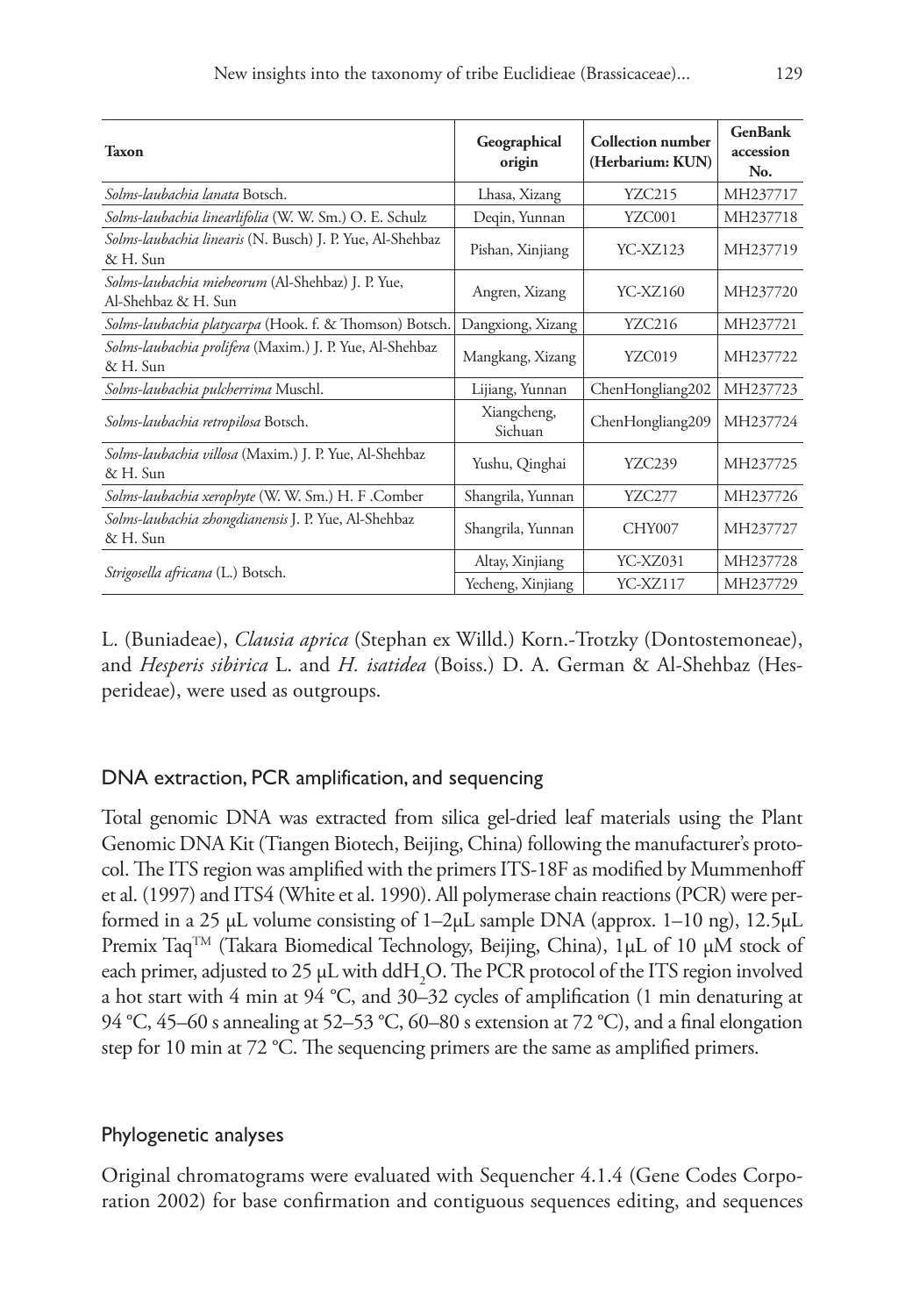were aligned with MAFFT v7.311 (Katoh et al. 2002, Katoh and Standley 2013) and were manually adjusted with MEGA 7.0.14 (Kumar et al. 2016). The aligned sequences were analyzed with maximum parsimony (MP) and Bayesian inference (BI).

Maximum parsimony analysis were performed by PAUP\* 4.0a161 (Swofford 2018) with all characters unweighted. Heuristic parsimony searches were conducted with 100 replicates of random addition of sequences to search for multiple islands of most parsimonious trees (Maddison 1991). Bootstrap analyses (BS) (Felsenstein 1985) to assess the relative support for monophyletic groups were calculated from 1000 replicates using a heuristic search with ten random-addition subreplicates, TBR branch swapping and MULPARS in effect. For Bayesian inference analysis, jModeltest v2.1.7 (Darriba et al. 2012) was used to select the best-fitted model of nucleotide substitution based on the Akaike information criterion (AICc), and the SYM+I+G model was selected for the ITS dataset. Bayesian inference based on the Markov chain Monte Carlo methods (Yang and Rannala 1997) was performed using MrBayes v3.2.6 (Ronquist et al. 2012), four simultaneous Monte Carlo Markov chains (MCMCs) were run for five million generations, and one tree sampled every 1000 generations. The first 1250 trees (25% of total trees) were discarded as burn-in. The remaining trees were summarized in a 50% majority-rule consensus tree, and the posterior probabilities (PP) were calculated.

#### **Results**

The aligned ITS dataset comprised 88 species (100 accessions) with 609 characters, of which 256 were variable and 187 (30.7%) were parsimony-informative.

The resolution of MP analysis was relatively weaker than the outcome of BI analysis. Only the topologies of Bayesian phylogenetic analysis were shown (Figure 1). The result clearly showed that all 28 genera of Euclidieae formed a moderately to strongly supported clade ( PP / BS = 0.99 / 61; Figure 1). *Dilophia* Thomson, *Lachnoloma*, and *Spryginia* Popov formed the early branching lineage of the tribe in BI analysis (Figure 1). Five species of *Rhammatophyllum*, three of *Sisymbriopsis*, and 23 of *Solms-laubachia* formed a well-supported subclade within Euclidieae (PP / BS =  $0.95$  / 68; Figure 1), and then clustered with *Anzhengxia* Al-Shehbaz & D.A.German and *Pycnoplinthus* O.E.Schulz (PP / BS = 0.99 / 55; Figure 1).

All *Braya* species formed a subclade (PP / BS = 1 / 89; Figure 1) sister to *Shangrilaia* Al-Shehbaz, J. P. Yue & H. Sun, *Metashangrilaia* Al-Shehbaz & D. A. German, *Lepidostemon* Hook. f. & Thomson, and *Pycnoplinthopsis* Jafri (Figure 1). Species of *Neotorularia* Hedge & J. Léonard, *Streptoloma* Bunge, *Octoceras* Bunge, *Tetracme* Bunge, *Cymatocarpus* O. E. Schulz, *Cryptospora* Kar. & Kir., *Atelanthera* Hook. f. & Thomson, and *Catenulina* Soják clustered into one clade in BI analysis (PP = 1; Figure 1), whereas both *Neotorularia* and *Tetracme* were found to be polyphyletic. As for the four species of *Neotorularia*, *N. contortuplicata* (Stephan ex Willd.) Hedge & J. Léonard and *N. torulosa* (Desf.) Hedge & J. Léonard formed one clade (PP / BS = 1 / 99; Figure 1),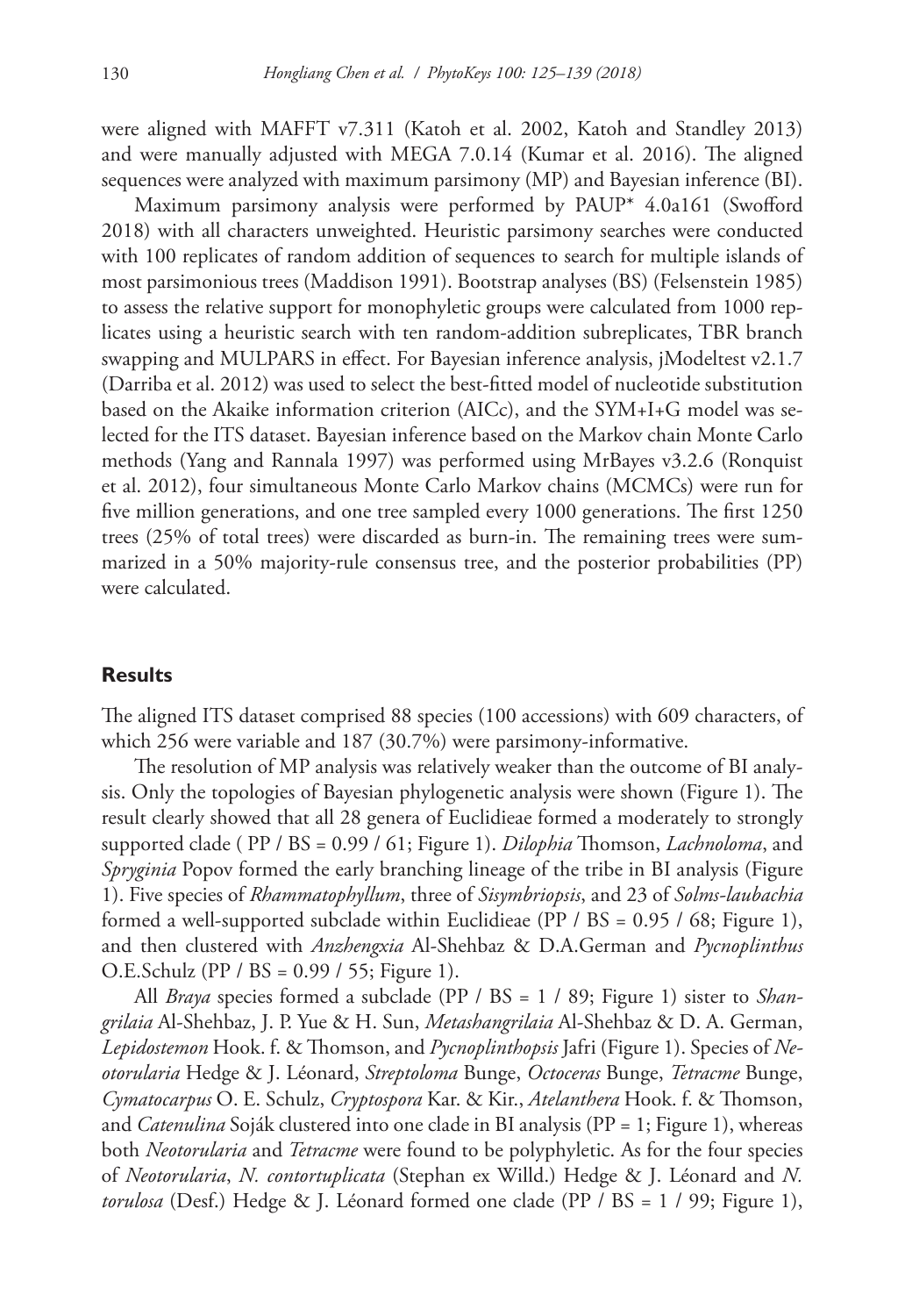

Figure 1. Phylogenetic tree resulting from Bayesian analysis of the ITS sequences of the 88 Brassicaceae species, of which 28 genera and 82 species in Euclidieae. Posterior probabilities are indicated above branches. Bootstrap support values (>50%) are noted below branches.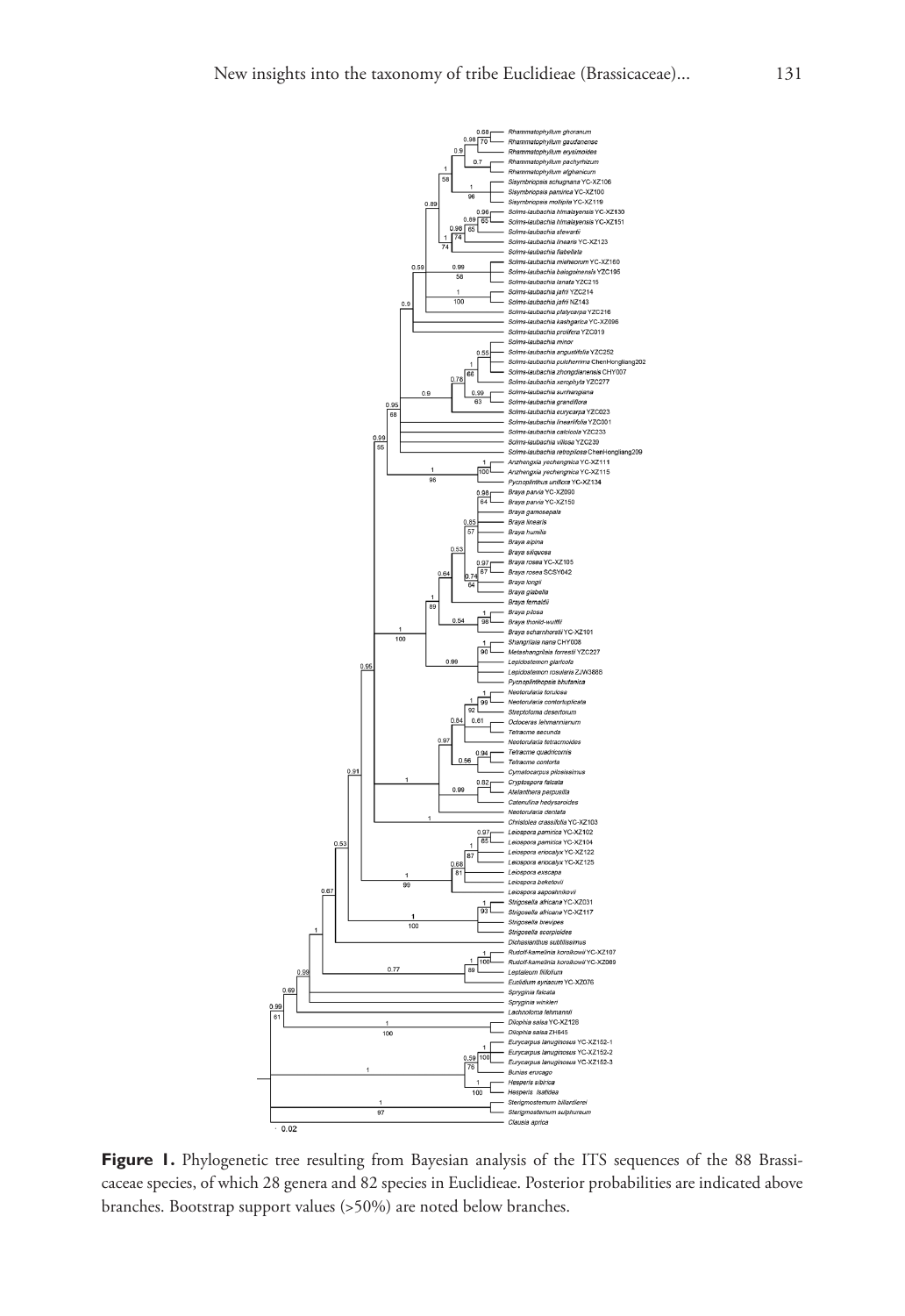while *N. tetracmoides* (Boiss. & Hausskn.) Hedge & J. Léonard and *N. dentata* (Freyn & Sint.) Hedge & J. Léonard each formed a solitary branch. The three species of *Tetracme* formed two independent subclades in BI analysis, one of which comprised of *T. quadricornis* (Stephan ex Willd.) Bunge and *T. contorta* Boiss. ( PP = 0.94; Figure 1), and the other consisted of *T. secunda* Boiss. and *Octoceras lehmannianum* Bunge (PP = 0.61; Figure 1).

In addition to the above clades, species of *Leiospora* (C. A. Mey.) Dvořák and *Strigosella* formed two well supported clades, suggesting that both are monophyletic. However, *Solms-laubachia lanuginosa* (Hook. f. & Thomson) D. A. German & Al-Shehbaz (formerly *Eurycarpus lanuginosus* (Hook. f. & Thomson) Botsch.) did not fall within the *Solms-laubachia*-*Rhammatophyllum*-*Sisymbriopsis* clade. Instead, three accessions of this species formed a clade with outgroup taxa *Bunias erucago* (PP / BS = 0.59 / 76; Figure 1), indicating that *S. lanuginosa* is neither a member of genus *Solmslaubachia* nor of the tribe Euclidieae.

### **Discussion**

Our results suggested that *Solms-laubachia* s.l. is not monophyletic, within which both *Rhammatophyllum* and *Sisymbriopsis* are embedded. Besides, *S. lanuginosa* fell outside of the clade. The closeness of *Solms-laubachia*, *Rhammatophyllum*, and *Sisymbriopsis* was revealed in previous studies (e.g., Belstein et al. 2006, 2008, Warwick et al. 2007, German et al. 2009). However, these studies only sampled one or two representative species of each genus and therefore did not reach a convincible conclusion on their generic status. By contrast, this study sampled 23 of 33 species of *Solms-laubachia*, five of seven of *Rhammatophyllum*, and three of four of *Sisymbriopsis*, representing thus far the most complete taxa sampling on these three genera.

*Solms-laubachia* had recently been subjected to a series of studies, including taxonomy (Lan and Zhou 1981, Al-Shehbaz and Yang 2000), cytology (Yue et al. 2003, 2004), molecular phylogeny (Yue et al. 2006, 2008), and biogeography (Yue et al. 2009). As traditionally circumscribed, this genus contained nine to thirteen species distributed from Southwest China to East-Himalayan. However, molecular phylogenetic studies demonstrated that *Desideria* Pamp. and *Phaeonychium* O. E. Schulz should be included in it, and that led to greatly expanding of the morphological and geographic boundaries of *Solms-laubachia*. For example, previously delimited *Solms-laubachia* species have entire, pinnately veined leaves and latiseptate fruit, whereas the expanded *Solms-laubachia* also has palmately veined leaves, and terete fruit. The geographic distribution of *Solms-laubachia* s.l. is also expanded westward into Central Asia.

*Rhammatophyllum* consists of shrubs or subshrubs with soft malpighiaceous, submalpighiaceous, or rarely subdendritic trichomes, filiform to linear or lanceolate, entire cauline leaves, and dehiscent fruit with torulose valves. Its seven species are distributed from Turkmenistan and W Kazakhstan into W Mongolia (Botschantzev 1987, Al-Shehbaz and Appel 2002, Kamelin 2002, German et al. 2006, Moazzeni et al. 2014).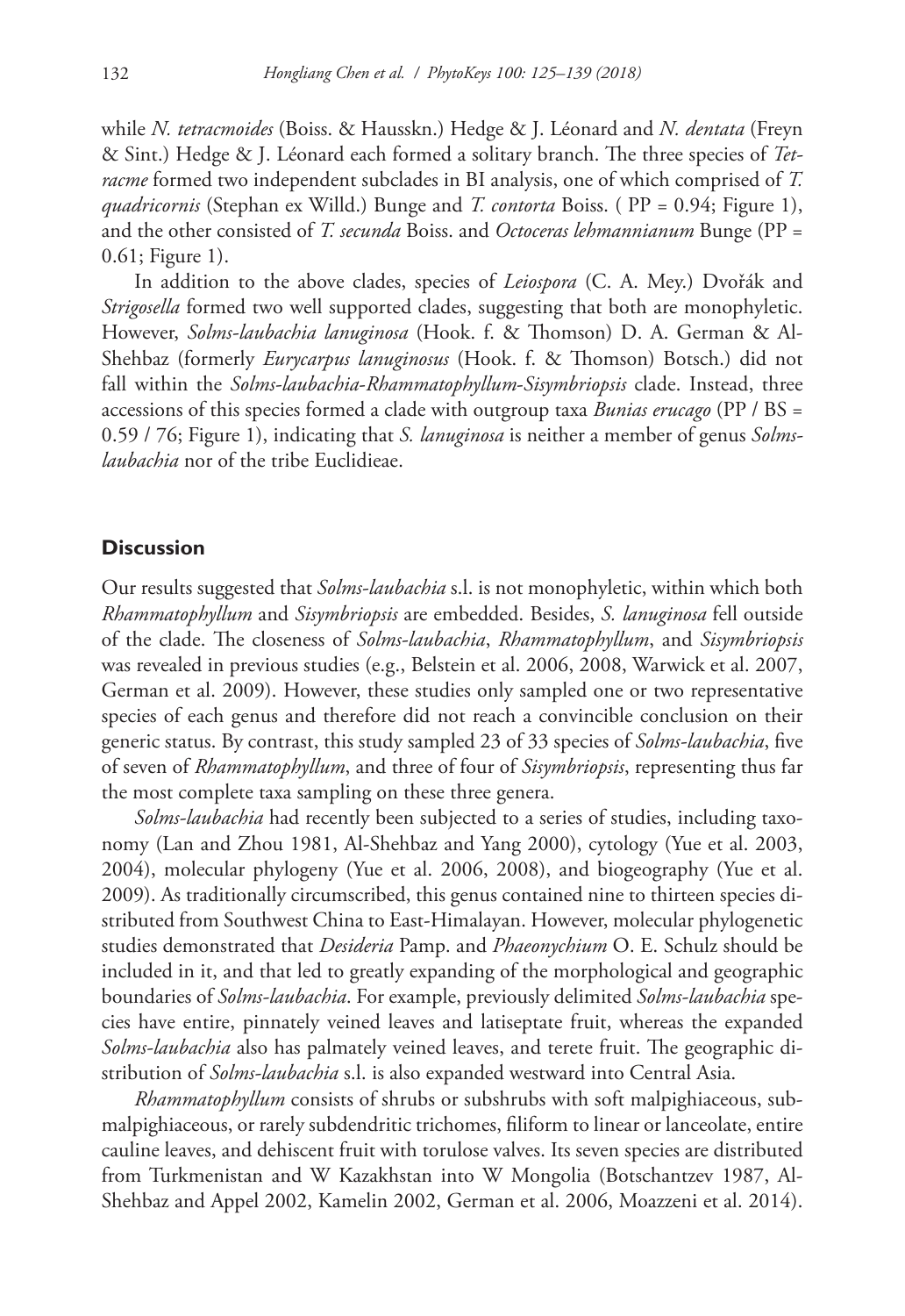By contrast, *Sisymbriopsis* includes annual, biennial or perennial herbs primarily with stalked and 1- or 2-forked to dendritic trichomes, pinnately lobed to coarsely dentate or rarely subentire basal and cauline leaves, and linear, flattened and latiseptate fruit with torulose valves and complete septum. Its four species are distributed in Afghanistan, China (Qinghai, Xinjiang, and Xizang), Kyrgyzstan, and Tajikistan (Al-Shehbaz et al. 1999, Al-Shehbaz and German 2016).

Although our results suggest combining *Solms-laubachia*, *Rhammatophyllum*, and *Sisymbriopsis* into one monophyletic genus, merging these three genera into one will make it vastly heterogeneous morphologically (Table 3).The combined genus would be highly variable by encompassing nearly all habit types in the family, nearly all petals colors, and almost all inflorescence types, and would be almost impossible to delimit morphologically. Alternatively, one could keep both *Rhammatophyllum* and *Sisymbriopsis* as separate monophyletic genera (Figure 1), and split *Solms-laubachia* s.l. into several well-delimited smaller genera depending on how different the species cluster together. Because our phylogenetic analyses was based on single ITS sequence fragments, infra-generic relationships can be satisfactorily resolved only by further studies dealing with cpDNA and other single-copy nuclear markers.

As for the outlier *Solms-laubachia lanuginosa*, its three accessions formed a clade clustered with *Bunias erucago* (Buniadeae), *Hesperis sibirica*, and *H. isatidea* (Hesperideae). Because it fell out of *Solms-laubachia* and the remainder of Euclidieae, we suggest restoring its previous status in the genus *Eurycarpus* Botsch. The incongruence between taxonomic treatments based strictly on morphology call for the need to draw generic limits and relationships after conducting adequate molecular phylogenetic analyses. Identifying the tribal position of *Eurycarpus* is beyond the scope of this paper, and it will be conducted in the near future with nuclear and chloroplast sequences data.

The monospecific genus *Metashangrilaia* was established based on *M. forrestii*  (W.W.Sm.) Al-Shehbaz & D.A.German, a species used to be put in *Braya*. Previous molecular analyses revealed that it had very distinct ITS sequences and formed a wellsupported clade sister to the rest of *Braya* (Warwick et al. 2004). Besides, it showed great morphological divergences from other *Braya* species (Al-Shehbaz et al. 2004, Al-Shehbaz and German 2016). All these led Al-Shehbaz and German (2016) to separate it from *Braya* and accommodate it in the newly established *Metashangrilaia*. This study provides further evidence on a strong sister taxon relationship between *Metashangrilaia* and *Shangrilaia* (Figure 1), supporting the decision by Al-Shehbaz and German (2016).

Our results also suggest that *Neotorularia*, *Tetracme*, and *Lepidostemon* are not monophyletic. Of the four species sampled from *Neotorularia*, the generic type *N. torulosa* clustered with *N. contortuplicata,* and they were sister to *Streptoloma desertorum* Bunge, while *N. tetracmoides* and *N. dentata* each formed an independent clade (Figure 1). The three sampled *Tetracme* formed two separate clades, one of which was *T. contorta* and *T. quadricornis*, whereas the other was *T. secunda* and *Octoceras lehmannianum* (Figure 1). The non-monophyly of both genera is congruent with previous studies (Warwick et al. 2004, 2007).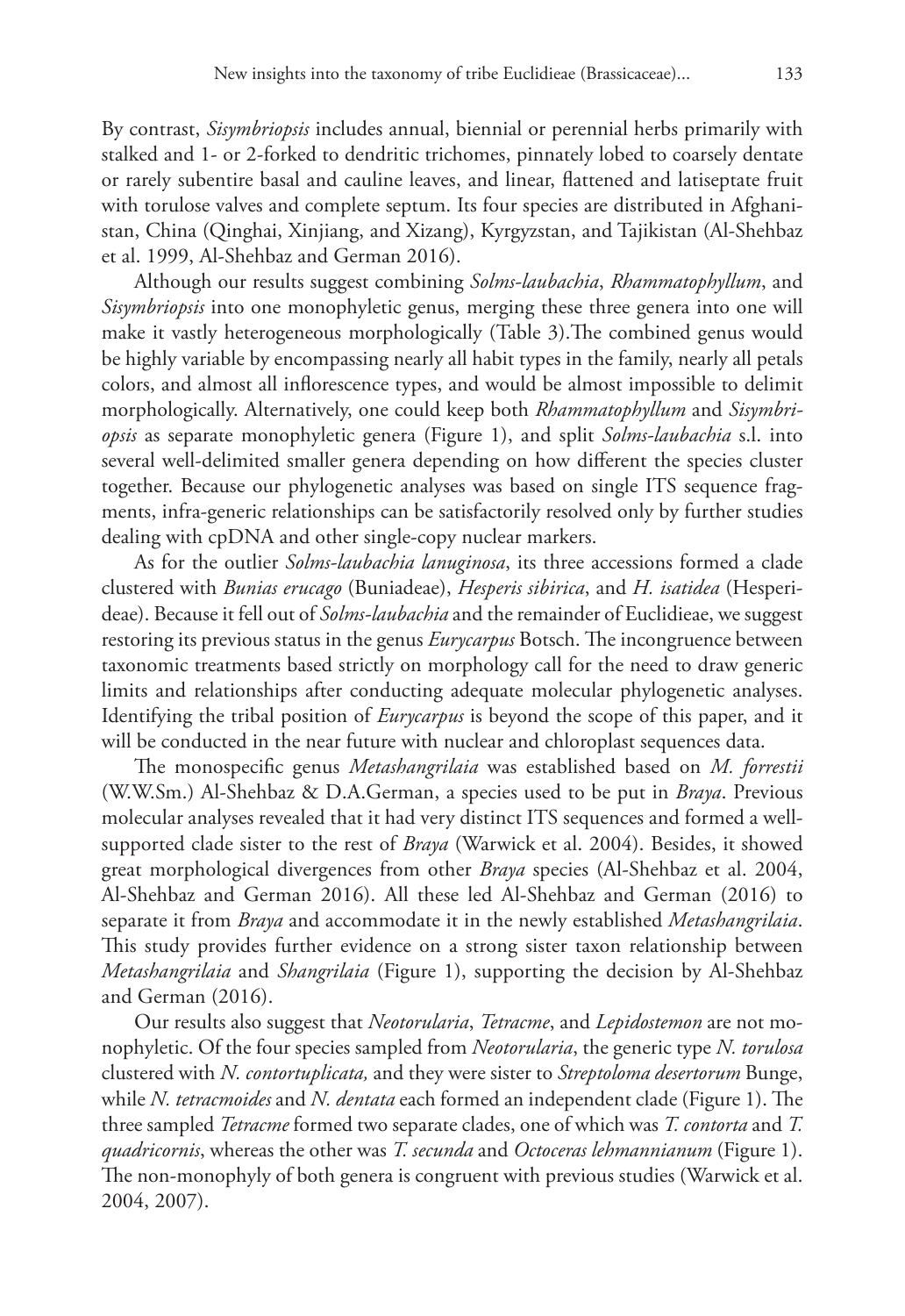| l<br>さべた<br>֦֖֖֖֖֪֪֪֪֪֪֪֪֪֚֚֚֚֚֘֝֬ <u>֖֚</u><br>֧֚֩֩<br>j<br>I<br>l<br>j<br>j<br>ļ |
|------------------------------------------------------------------------------------|
| l                                                                                  |
| Ş<br>֚֚֬<br>$\epsilon$<br>i                                                        |
| ׇ֢֖֖֚֚֚֚֚֡                                                                         |
| $\ddot{}}$<br>4<br>l<br>١<br>j<br>$\ddot{\tilde{z}}$                               |
| $\frac{1}{2}$                                                                      |
|                                                                                    |
| j                                                                                  |
|                                                                                    |
| I<br>ł                                                                             |
| i                                                                                  |
| l<br>į<br>ł<br>ł                                                                   |
| $\frac{1}{2}$<br>š                                                                 |
| į                                                                                  |
| ł                                                                                  |
| ł                                                                                  |
| ł<br>į<br>l<br>i<br>l<br>j<br>֖֖֖֖֪ׅ֪֪֪ׅ֖֖֚֚֚֚֚֚֚֚֬֓֡                              |
| ļ                                                                                  |
|                                                                                    |
| ı<br>ł                                                                             |
| j<br>l                                                                             |
| i<br>i                                                                             |
| j                                                                                  |
| )<br>I                                                                             |
|                                                                                    |
|                                                                                    |
| <u>ہ</u><br>آ                                                                      |
|                                                                                    |

|                     | Sisymbriopsis                                                         | Rhammatophyllum                                                                                                                   | Solms-laubachia                                                                                                   | Eurycarpus                                                                                           |
|---------------------|-----------------------------------------------------------------------|-----------------------------------------------------------------------------------------------------------------------------------|-------------------------------------------------------------------------------------------------------------------|------------------------------------------------------------------------------------------------------|
| Habit               | or perennial herbs<br>annual, biennial                                | shrubs or subshrubs                                                                                                               | perennial herbs                                                                                                   | perennial herbs                                                                                      |
| Trichomes           | simple and/or stalked forked or<br>dendritic                          | submalpighiaceou, rarely<br>softly malpighiaceous,<br>subdendritic                                                                | absent or simple, rarely short-<br>stalked, 2-rayed                                                               | simple mixed with stalked 1- to 3-forked<br>ones                                                     |
| <b>Basal</b> leaves | rosulate or not                                                       | not rosulate                                                                                                                      | rosulate                                                                                                          | rosulate                                                                                             |
| Leaf margin         | dentate, rarely subentire                                             | entire                                                                                                                            | entire or 3- to 9(to 11)-toothed                                                                                  | entire                                                                                               |
| Leaf venation       | pinnate                                                               | pinnate                                                                                                                           | pinnate or palmate                                                                                                | pinnate                                                                                              |
| Cauline leaves      | present                                                               | present                                                                                                                           | present or absent                                                                                                 | absent                                                                                               |
| Flower              | in racemes, ebracteate or bracteate<br>corymbose                      | in racemes, ebracteate corymbose                                                                                                  | solitary or in racemes, ebracteate or<br>bracteate corymbose                                                      | in racemes, ebracteate corymbose                                                                     |
| Sepals              | equal, nonsaccate                                                     | subequal, nonsaccate                                                                                                              | equal, nonsaccate                                                                                                 | equal, nonsaccate                                                                                    |
| Petal colour        | white or lavender                                                     | yellow, creamy white, or rarely purple                                                                                            | purple, blue, pink, or rarely white                                                                               | purple                                                                                               |
| Anther apex         | obtuse or apiculate                                                   | apiculate                                                                                                                         | obtuse                                                                                                            | obtuse                                                                                               |
| Anther shape        | ovate or oblong                                                       | oblong                                                                                                                            | oblong-linear to ovate                                                                                            | oblong                                                                                               |
| Median nectaries    | present                                                               | absent or present                                                                                                                 | absent or present                                                                                                 | present                                                                                              |
| Fruit shape         | dehiscent silicles, linear, flattened<br>and latiseptate              | dehiscent siliques, linear, latiseptate                                                                                           | dehiscent silique or silide, linear,<br>ellipsoid, latiseptate or terete<br>oblong, ovate, lanceolate, or         | dehiscent silicles, oblong, elliptic, ovate-<br>oblong, or ovate-lanceolate, strongly<br>latiseptate |
| Fruit valve         | valves papery, prominently veined,<br>glabrous or pubescent, torulose | valves papery, prominently veined,<br>pubescent, torulose                                                                         | glabrous or pubescent, smooth or<br>valves papery, reticulate veined,<br>torulose                                 | valves obscurely veined, glabrous, smooth                                                            |
| Septum              | complete                                                              | complete                                                                                                                          | complete or rarely perforated or<br>reduced to a rim                                                              | complete or reduced to a rim                                                                         |
| Style               | obsolete                                                              | obsolete or distinct                                                                                                              | obsolete or distinct                                                                                              | obsolete                                                                                             |
| Stigma              | decurrent                                                             | capitate, entire or 2-lobed, lobes not capitate, entire or 2-lobed, lobes not capitate, entire or 2-lobed, lobes not<br>decurrent | decurrent                                                                                                         | capitate, entire                                                                                     |
| Seed                | uniseriate, wingless or rarely distally<br>with a small wing          | uniseriate, winged, margined, or<br>wingless                                                                                      | uniseriate or biseriate, wingless, seed<br>coat reticulate, rugose, or papillate,<br>not mucilaginous when wetted | reticulate, not mucilaginous when wetted<br>biseriate, wingless, seed coat minutely                  |
| Cotyledons          | accumbent<br>obliquely                                                | accumbent or rarely incumbent                                                                                                     | accumbent                                                                                                         | incumbent or accumbent                                                                               |
|                     |                                                                       |                                                                                                                                   |                                                                                                                   |                                                                                                      |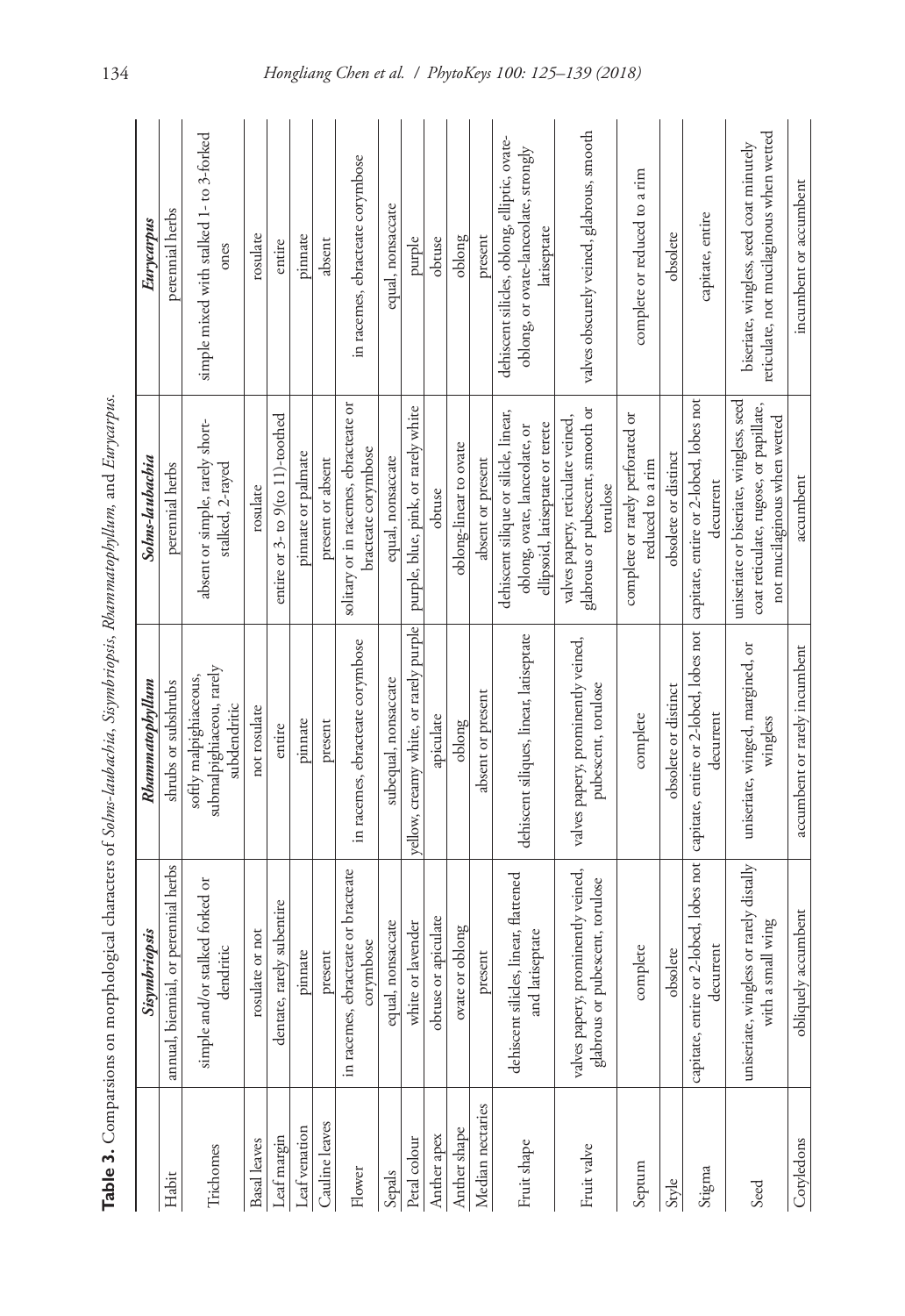Finally, *Lepidostemon* used to be a monospecific genus, the type species is *L. pedunculosus* Hook. f. & Thomson. It was expanded by Al-Shehbaz (2000, 2002), to include six species endemic to the Mid-western Himalaya (Al-Shehbaz 2015). The ITS sequence of *L. glaricola* (H. Hara) Al-Shehbaz (Couvreur et al. 2010) did not fall with our newly sequenced *L. rosularis* (K. C. Kuan & Z. X. An) Al-Shehbaz in one clade. However, due to limited data and low solution of ITS sequences, further studies with extensive sampling and more molecular markers are needed to clarify the taxonomic circumscription of the non-monophyletic genera – *Neotorularia*, *Tetracme*, and *Lepidostemon*.

### **Acknowledgements**

We are grateful to Prof. Dunyan Tan for help in field work, and to Minshu Song for assistance on molecular studies. Thanks are due to Dr Dmitry A. German for generously giving advice and helpful discussions. This study was supported by the National Natural Science Foundation of China (31590823, 31170181) and the National Key R&D Program of China (2017YFC0505200).

## **References**

- Ali T, Schmuker A, Runge F, Solovyeva I, Nigrelli L, Paule J, Buch A-K, Xia X, Ploch S, Orren O, Kummer V, Linde-Laursen I, Ørgaard M, Hauser TP, Ҫelik A, Thines M (2016) Morphology, phylogeny, and taxonomy of *Microthlaspi* (Brassicaceae: Coluteocarpeae) and related genera. Taxon 65(1): 79–98.<https://doi.org/10.12705/651.6>
- Al-Shehbaz IA (1984) The tribes of Cruciferae (Brassicaceae) in the southeastern United States. Journal of the Arnold Arboretum 65(3): 343–373.
- Al-Shehbaz IA (2000) *Lepidostemon* (Brassicaceae) is no longer monotypic. Novon 10(4): 329–333.<https://doi.org/10.2307/3392977>
- Al-Shehbaz IA (2002) New combinations in Brassicaceae (Cruciferae): *Draba serpens* is a *Hemilophia* and *D. williamsii* is a *Lepidostemon*. Edinburgh Journal of Botany 59(3) : 443–446. <https://doi.org/10.1017/S0960428602000264>
- Al-Shehbaz IA (2012) A generic and tribal synopsis of the Brassicaceae (Cruciferae). Taxon 61(5): 931–954.
- Al-Shehbaz IA (2015) *Lepidostemon*. In: Hong DY (ed.) Flora of Pan-Himalaya Vol. 30. Cambridge University Press (Cambridge) and Science Press (Beijing), 397–404.
- Al-Shehbaz IA, An ZX, Yang G (1999) A revision of *Sisymbriopsis* (Brassicaceae). Novon 9(3): 308–312.<https://doi.org/10.2307/3391725>
- Al-Shehbaz IA, Appel O (2002) A synopsis of the central Asian *Rhammatophyllum* (Brassicaceae). Novon 12(1): 1–4.<https://doi.org/10.2307/3393228>
- Al-Shehbaz IA, Beilstein MA, Kellogg EA (2006) Systematics and phylogeny of the Brassicaceae (Cruciferae): an overview. Plant Systematics and Evolution 259: 89–120. [https://](https://doi.org/10.1007/s00606-006-0415-z) [doi.org/10.1007/s00606-006-0415-z](https://doi.org/10.1007/s00606-006-0415-z)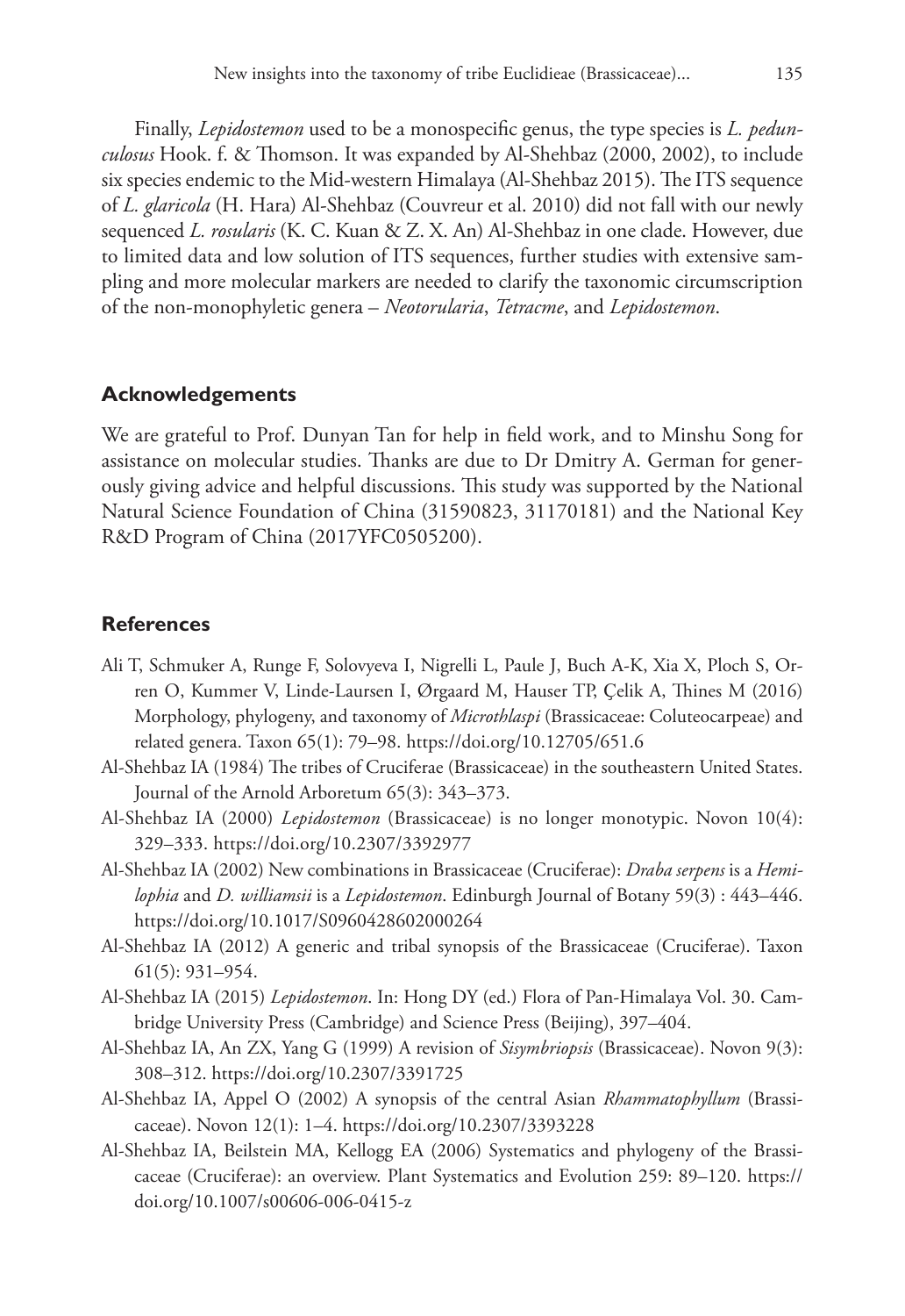- Al-Shehbaz IA, German DA (2016) Three new genera in the tribe Euclidieae (Brassicaceae). Novon 25(1): 12–17. <https://doi.org/10.3417/2016015>
- Al-Shehbaz IA, Yang G (2001) A revision of *Solms-laubachia* (Brassicaceae). Harvard Papers in Botany 5(2): 371–381.
- Al-Shehbaz IA, Yue JP, Sun H (2004) *Shangrilaia* (Brassicaceae), a new genus from China. Novon 14(3): 271–274.
- Al-Shehbaz IA, Warwick SI (2005) A synopsis of *Eutrema* (Brassicaceae). Harvard Papers in Botany 10(2): 129–135. [https://doi.org/10.3100/1043-4534\(2005\)10\[129:ASOEB\]2.0.CO;2](https://doi.org/10.3100/1043-4534(2005)10%5B129:ASOEB%5D2.0.CO;2)
- Appel O, Al-Shehbaz IA (2003) Cruciferae. In: Kubitzki K, Bayer C (Eds) The families and genera of vascular plants 5. Springer-Verlag, Berlin, 75–174. [https://doi.org/10.1007/978-](https://doi.org/10.1007/978-3-662-07255-4_17) [3-662-07255-4\\_17](https://doi.org/10.1007/978-3-662-07255-4_17)
- Beilstein MA, Al-Shehbaz IA, Kellogg EA (2006) Brassicaceae phylogeny and trichome evolution. American Journal of Botany 93(4): 607–619.<https://doi.org/10.3732/ajb.93.4.607>
- Beilstein MA, Al-Shehbaz IA, Mathews S, Kellogg EA (2008) Brassicaceae phylogeny inferred from phytochrome A and *ndh*F sequence data: tribes and trichomes revisited. American Journal of Botany 95(10): 1307–1327. <https://doi.org/10.3732/ajb.0800065>
- Botschantzev VP (1987) De genere *Prionotrichon* Botsch. et Vved. (Cruciferae–Arabideae). Novosti Sistematiki Vysshikh Rastenii (Novitates Systematicae Plantarum Vascularium) 24: 96–100.
- Chen HL, Deng T, Yue JP, Al-Shehbaz IA, Sun H (2016) Molecular phylogeny reveals the nonmonophyly of tribe Yinshanieae (Brassicaceae) and description of a new tribe, Hillielleae. Plant Diversity 38(4): 171–182.<https://doi.org/10.1016/j.pld.2016.04.004>
- Couvreur TLP, Franzke A, Al-Shehbaz IA, Bakker FT, Koch MA, Mummenhoff K (2010) Molecular phylogenetics, temporal diversification, and principles of evolution in the mustard family (Brassicaceae). Molecular Biology and Evolution 27(1): 55–71. [https://doi.](https://doi.org/10.1093/molbev/msp202) [org/10.1093/molbev/msp202](https://doi.org/10.1093/molbev/msp202)
- Darriba D, Taboada GL, Doallo R, Posada D (2012) jModelTest 2: more models, new heuristics and parallel computing. Nature Methods 9(8): 772–772. [https://doi.org/10.1038/](https://doi.org/10.1038/nmeth.2109) [nmeth.2109](https://doi.org/10.1038/nmeth.2109)
- de Candolle AP (1821) Mémoire sur la famille des Crucifères. Mémoires du Muséum d'Histoire Naturelle 7(1): 236.
- Felsenstein J (1985) Confidence limits on phylogenies: an approach using the bootstrap. Evolution 39(4): 783–791.<https://doi.org/10.1111/j.1558-5646.1985.tb00420.x>
- Franzke A, Lysak MA, Al-Shehbaz IA, Koch MA, Mummenhoff K (2011) Cabbage family affairs: the evolutionary history of Brassicaceae. Trends in Plant Science 16(2): 108–116. <https://doi.org/10.1016/j.tplants.2010.11.005>
- German DA, Friesen N (2014) *Shehbazia* (Shehbazieae, Cruciferae), a new monotypic genus and tribe of hybrid origin from Tibet. Turczaninowia 17(4): 17–23. [https://doi.](https://doi.org/10.14258/turczaninowia.17.4.3) [org/10.14258/turczaninowia.17.4.3](https://doi.org/10.14258/turczaninowia.17.4.3)
- German DA, Friesen N, Neuffer B, Al-Shehbaz IA, Hurka H (2009) Contribution to ITS phylogeny of the Brassicaceae, with special reference to some Asian taxa. Plant Systematics and Evolution 283: 33–56. <https://doi.org/10.1007/s00606-009-0213-5>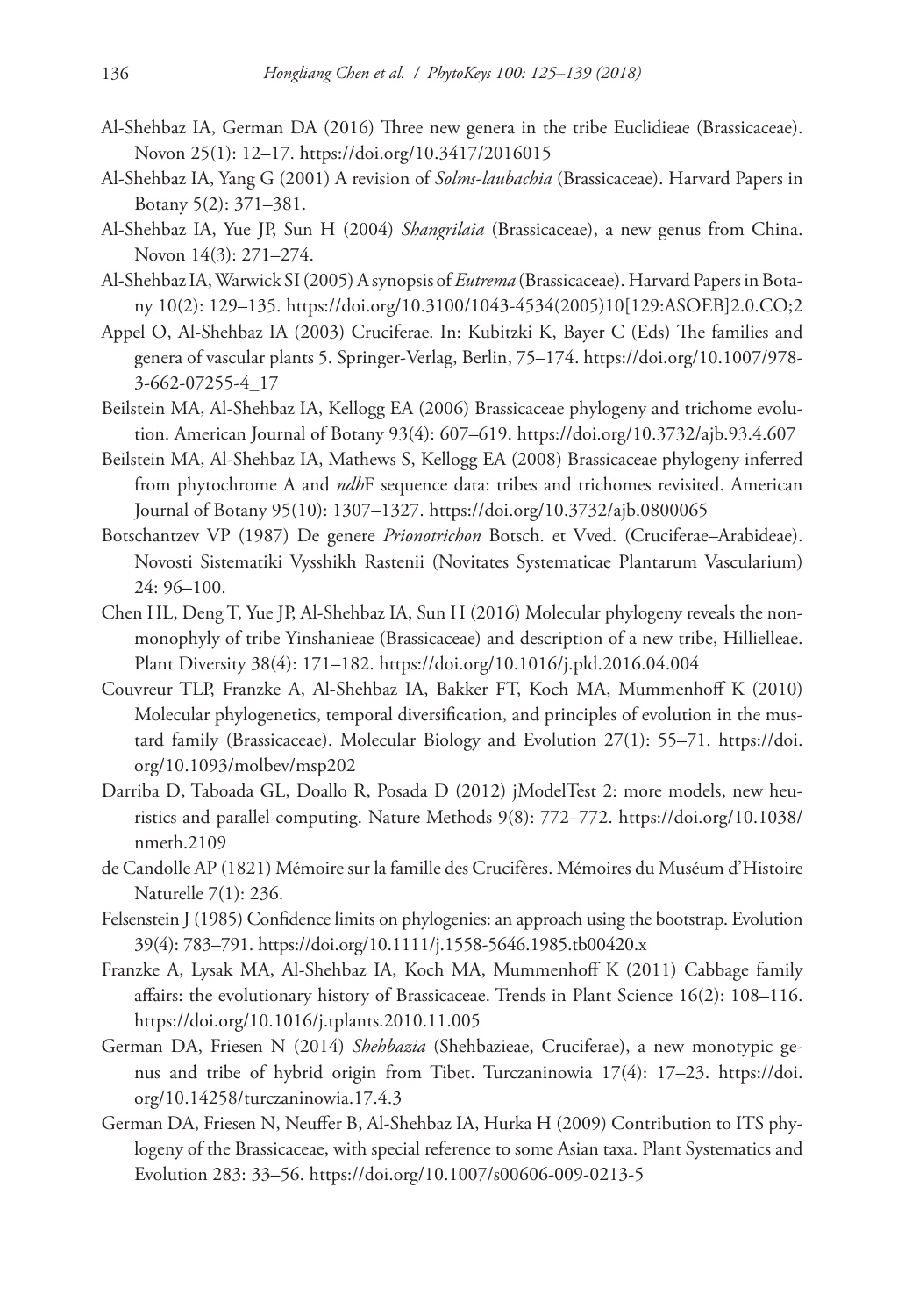- German DA, Shmakov AI, Zhang XC, Chen WL, Smirnov SV, Xie L, Kamelin RV, Wang J (2006) Some new floristic findings in Xinjiang, China. Acta Phytotaxonomica Sinica 44(5): 598–603. <https://doi.org/10.1360/aps050105>
- Huang CH, Sun RR, Hu Y, Zeng LP, Zhang N, Cai LM, Zhang Q, Koch MA, Al-Shehbaz IA, Edger PP, Pires JC, Tan DY, Zhong Y, Ma H (2016) Resolution of Brassicaceae phylogeny using nuclear genes uncovers nested radiations and supports convergent morphological evolution. Molecular Biology and Evolution 33(2): 394–412. <https://doi.org/10.1093/molbev/msv226>
- Jachen E (1942) Das System der Cruciferen. Oesterreichische botanische Zeitschrift 91: 1–18. <https://doi.org/10.1007/BF01257342>
- Kamelin R (2002) Notes on Cruciferae of Asia. Genus *Rhammatophyllum* and its affinity. Botanicheskii Zhurnal 87 (12): 97–109.
- Katoh K, Misawa K, Kuma K, Miyata T (2002) MAFFT: a novel method for rapid multiple sequence alignment based on fast Fourier transform. Nucleic Acids Research 30(4): 3059–3066. <https://doi.org/10.1093/nar/gkf436>
- Katoh K, Standley DM (2013) MAFFT Multiple Sequence Alignment Software Version 7: Improvements in Performance and Usability. Molecular Biology and Evolution 30 (4): 772–780.<https://doi.org/10.1093/molbev/mst010>
- Kiefer M, Schmickl R, German DA, Mandáková T, Lysak MA, Al-Shehbaz IA, Franzke A, Mummenhoff K, Stamatakis A, Koch MA (2014) BrassiBase: Introduction to a novel knowledge database on Brassicaceae evolution. Plant and Cell Physiology 55(1): e3(1-9). <https://doi.org/10.1093/pcp/pct158>
- Koch MA, Kiefer M, German DA, Al-Shehbaz IA, Franzke A, Mummenhoff K, Schmickl R (2012) BrassiBase: Tools and biological resources to study characters and traits in the Brassicaceae – version 1.1. Taxon 61(5): 1001–1009.
- Kumar S, Stecher G, Tamura K (2016) MEGA7: Molecular Evolutionary Genetics Analysis Version 7.0 for Bigger Datasets. Molecular Biology and Evolution 33 (7): 1870–1874. <https://doi.org/10.1093/molbev/msw054>
- Lan YZ, Cheo TY (1981) On the Chinese genus *Solms-laubachia* Muschler (Cruciferae). Acta Phytotaxonomica Sinica 19(4):472–480.
- Maddison DR (1991) The discovery and importance of multiple islands of most-parsimonious trees. Systematic Biology 40(3): 315–328. <https://doi.org/10.1093/sysbio/40.3.315>
- Moazzeni H, Zarre S, Assadi M, Joharchi MR, German DA (2014) *Erysimum hezarense*, a new species and *Rhammatophyllum gaudanense*, a new record of Brassicaceae from Iran. Phytotaxa 175(5): 241–248. <https://doi.org/10.11646/phytotaxa.175.5.1>
- Mummenhoff K, Franzke A, Koch MA (1997) Molecular phylogenetics of *Thlaspi* s.l. (Brassicaceae) based on chloroplast DNA restriction site variation and sequences of the internal transcribed spacers of nuclear ribosomal DNA. Canadian Journal of Botany 75(3): 469–482.<https://doi.org/10.1139/b97-051>
- Ronquist F, Teslenko M, van der Mark P, Ayres DL, Darling A, Höhna S, Larget B, Liu L, Suchard MA, Huelsenbeck JP (2012) MrBayes 3.2: efficient Bayesian phylogenetic inference and model choice across a large model space. Systematic Biology 61(3): 539–542. <https://doi.org/10.1093/sysbio/sys029>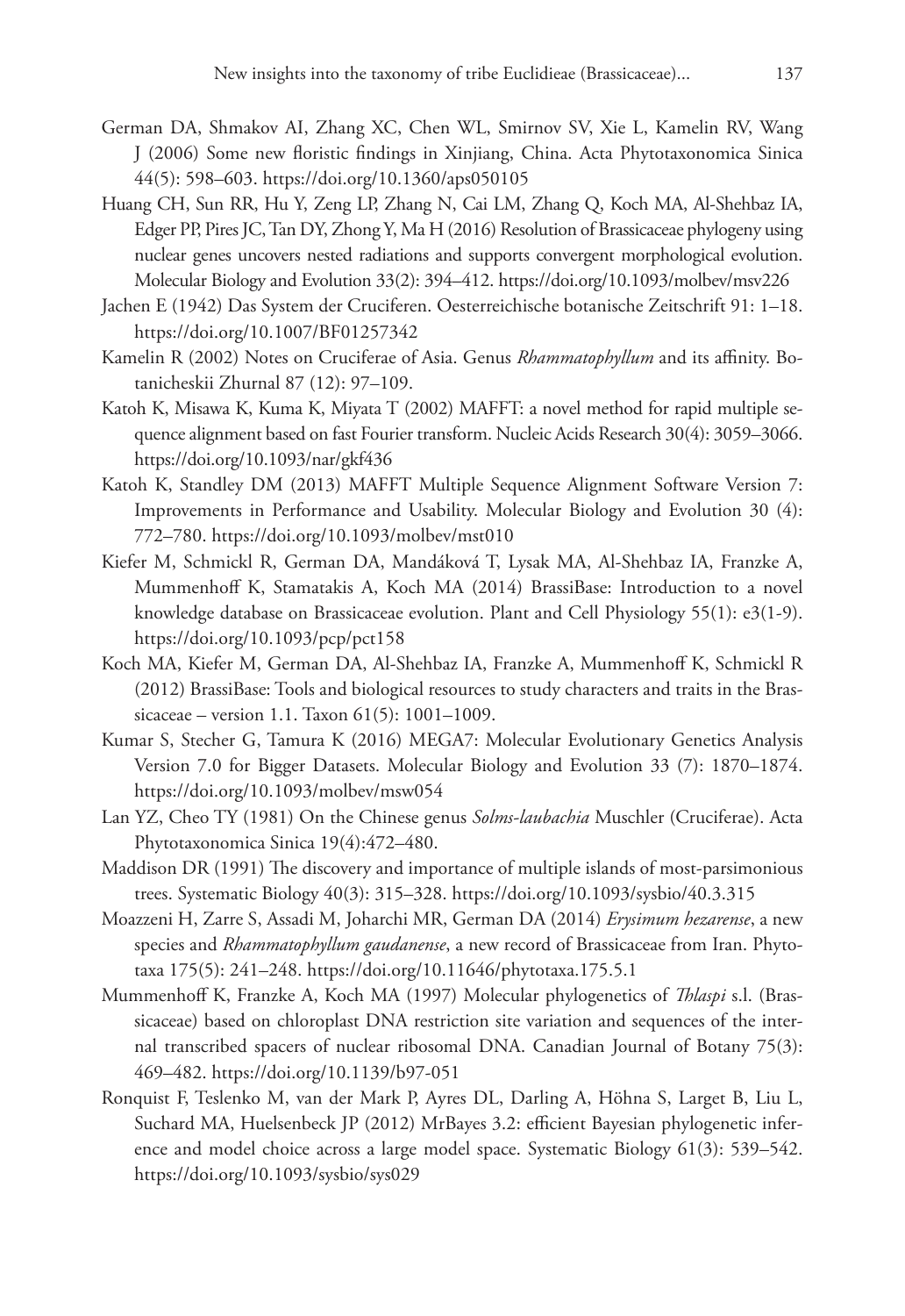- Schulz OE (1936) Cruciferae. In: Engler A, Prantl K (eds) Die natürlichen Pflanzenfamilien Vol 17B. Verlag von Wilhelm Engelmann, Leipzig, 227–658.
- Swofford DL (2018) PAUP\*: Phylogenetic Analysis Using Parsimony (\*and other methods). Version 4.0a161.<http://phylosolutions.com/paup-test/>
- Warwick SI, Al-Shehbaz IA, Sauder CA, Harris JG, Koch MA (2004) Phylogeny of *Braya* and *Neotorularia* (Brassicaceae) based on nuclear ribosomal internal transcribed spacer and chloroplast *trn*L intron sequences. Canadian Journal of Botany 82(3): 376–392. [https://](https://doi.org/10.1139/b04-012) [doi.org/10.1139/b04-012](https://doi.org/10.1139/b04-012)
- Warwick SI, Sauder CA, Al-Shehbaz IA, Jacquemoud F (2007) Phylogenetic relationships in the tribes Anchonieae, Chorisporeae, Euclidieae, and Hesperideae (Brassicaceae) based on nuclear ribosomal ITS DNA sequences. Annals of the Missouri Botanical Garden 94(1): 56–78. [https://doi.org/10.3417/0026-6493\(2007\)94\[56:PRITTA\]2.0.CO;2](https://doi.org/10.3417/0026-6493(2007)94%5B56:PRITTA%5D2.0.CO;2)
- White TJ, Bruns T, Lee S, Taylor J (1990) Amplification and direct sequencing of fungal ribosomal RNA genes for phylogenetics. In: Innis MA, Gelfand DH, Sninsky JJ, White TJ (eds) PCR protocols: a guide to methods and applications. Academic Press, San Diego, 315–322.<https://doi.org/10.1016/B978-0-12-372180-8.50042-1>
- Yang ZH, Rannala B (1997) Bayesian phylogenetic inference using DNA sequences: a Markov chain Monte Carlo method. Molecular Biology and Evolution 14 (7): 717–724. [https://](https://doi.org/10.1093/oxfordjournals.molbev.a025811) [doi.org/10.1093/oxfordjournals.molbev.a025811](https://doi.org/10.1093/oxfordjournals.molbev.a025811)
- Yue JP, Sun H, Al-Shehbaz IA, Gu ZJ (2003). Cytological studies of five Chinese species of *Solms-laubachia* (Brassicaceae). Harvard Papers in Botany 7(2): 467–473.
- Yue JP, Gu ZJ, Al-Shehbaz IA, Sun H (2004) Cytological studies on the Sino-Himalayan endemic *Solms-laubachia* (Brassicaceae) and two related genera. Botanical Journal of the Linnean Society 145(1): 77–86. <https://doi.org/10.1111/j.1095-8339.2003.00268.x>
- Yue JP, Sun H, Al-Shehbaz IA, Li JH (2006) Support for an expanded *Solms-laubachia* (Brassicaceae): evidence from sequences of chloroplast and nuclear genes. Annals of the Missouri Botanical Garden 93(3): 402–411. [https://doi.org/10.3417/0026-6493\(2007\)93\[402:SF](https://doi.org/10.3417/0026-6493(2007)93%5B402:SFAESB%5D2.0.CO;2) [AESB\]2.0.CO;2](https://doi.org/10.3417/0026-6493(2007)93%5B402:SFAESB%5D2.0.CO;2)
- Yue JP, Sun H, Li JH, Al-Shehbaz IA (2008) A synopsis of an expanded *Solms-laubachia* (Brassicaceae), and the description of four new species from western China. Annals of the Missouri Botanical Garden 95(3): 520–538. <https://doi.org/10.3417/2006214>
- Yue JP, Sun H, Baum DA, Li JH, Al-Shehbaz IA, Ree R (2009) Molecular phylogeny of *Solmslaubachia* (Brassicaceae) s.l., based on multiple nuclear and plastid DNA sequences, and its biogeographic implications. Journal of Systematics and Evolution 47(5): 402–415. [https://](https://doi.org/10.1111/j.1759-6831.2009.00041.x) [doi.org/10.1111/j.1759-6831.2009.00041.x](https://doi.org/10.1111/j.1759-6831.2009.00041.x)
- Zhou TY, Lu LL, Yang G, Al-Shehbaz IA (2001) Brassicaceae. In: Wu CY, Raven PH (Eds) Flora of China 8. Science Press (Beijing) and Missouri Botanical Garden (St. Louis), 1–193.